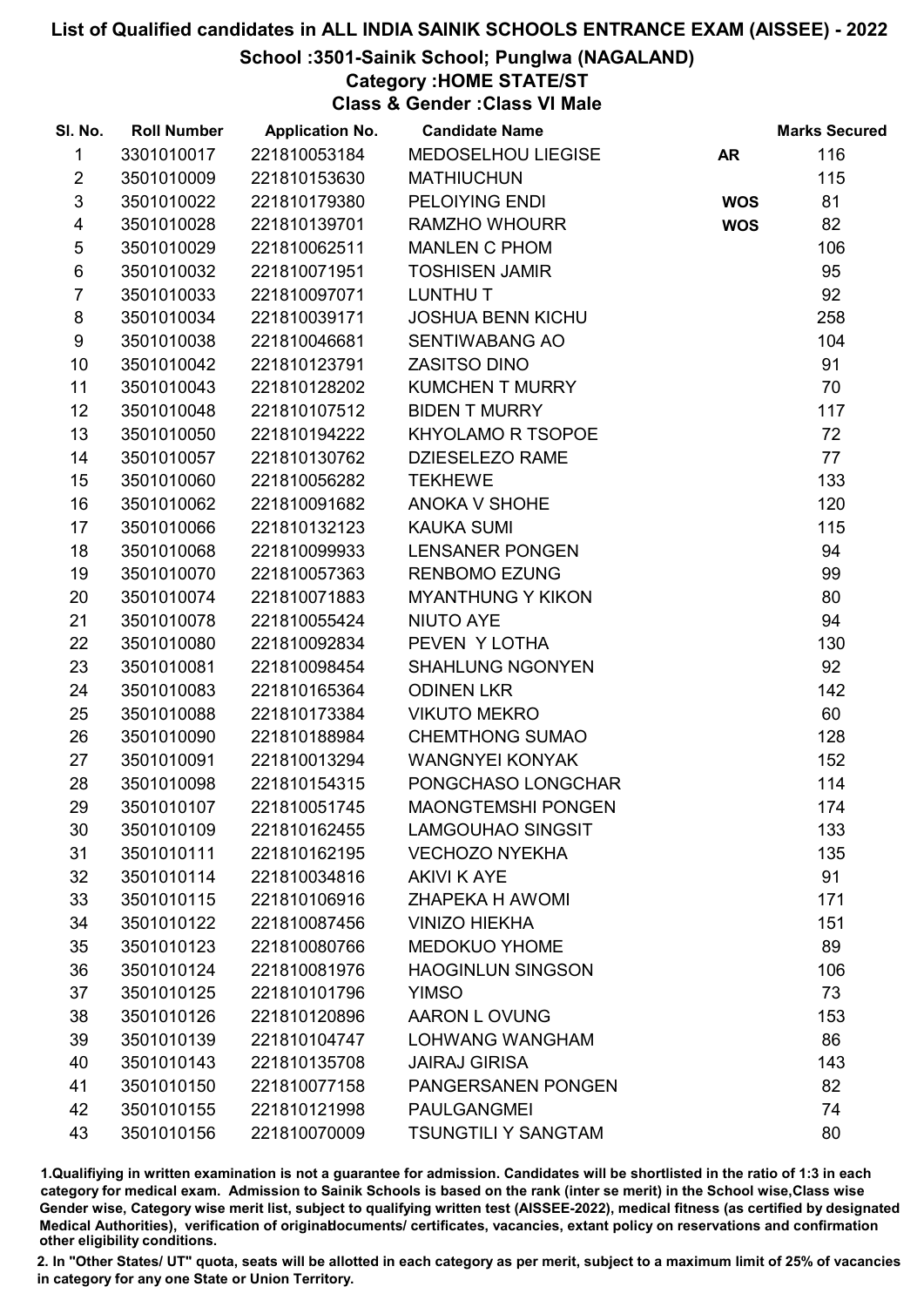#### School :3501-Sainik School; Punglwa (NAGALAND)

### Category :HOME STATE/ST

Class & Gender :Class VI Male

| SI. No. | <b>Roll Number</b> | <b>Application No.</b> | <b>Candidate Name</b>   |           | <b>Marks Secured</b> |
|---------|--------------------|------------------------|-------------------------|-----------|----------------------|
| 44      | 3501010158         | 221810103219           | <b>MHALAMO R TUNGOE</b> |           | 74                   |
| 45      | 3501010159         | 221810167619           | <b>VIBILIE ZIEPHRU</b>  |           | 97                   |
| 46      | 3501010161         | 221810048149           | PITHUNGO C JAMI         |           | 126                  |
| 47      | 3501010162         | 221810033849           | <b>SUSHOVI V AYE</b>    |           | 94                   |
| 48      | 3501010165         | 221810162469           | <b>AMILIT</b>           |           | 185                  |
| 49      | 3501010166         | 221810170869           | MHASINEIZO MEKRO        |           | 106                  |
| 50      | 3503010008         | 221810017465           | <b>NGAMTAN KONYAK</b>   |           | 81                   |
| 51      | 3503010009         | 221810044965           | <b>B WANGO KONYAK</b>   |           | 34                   |
| 52      | 3503010011         | 221810197256           | <b>MANLAM ANNYUHU</b>   |           | 113                  |
| 53      | 3503010013         | 221810089296           | P TEIHNYEI KONYAK       | <b>AR</b> | 90                   |
| 54      | 3503010019         | 221810080209           | <b>THAMPHONG</b>        |           | 96                   |
| 55      | 3505010001         | 221810046000           | <b>KHAIKO B</b>         |           | 74                   |
| 56      | 3505010007         | 221810073950           | <b>THANGLAM</b>         |           | 133                  |
| 57      | 3505010008         | 221810190570           | <b>PUCHONG K</b>        |           | 85                   |
| 58      | 3505010009         | 221810066611           | <b>HEMPING H SUMAO</b>  |           | 142                  |
| 59      | 3505010010         | 221810069151           | <b>KOHCHELI</b>         |           | 53                   |
| 60      | 3505010011         | 221810137602           | <b>LUNTHU</b>           |           | 8                    |
| 61      | 3505010012         | 221810030562           | <b>LARIKHIUNG</b>       |           | 75                   |
| 62      | 3505010014         | 221810056123           | <b>PUNGOM C</b>         |           | 97                   |
| 63      | 3505010017         | 221810075553           | PONGOM <sub>S</sub>     |           | 102                  |
| 64      | 3505010021         | 221810114644           | <b>CHILLIA</b>          |           | 83                   |
| 65      | 3505010022         | 221810134905           | <b>AMPUNG SANGLE</b>    |           | 118                  |
| 66      | 3505010023         | 221810061835           | MOLOSANGLE C            |           | 97                   |
| 67      | 3505010024         | 221810087245           | <b>LIKHUMLE</b>         |           | 62                   |
| 68      | 3505010026         | 221810114906           | LOKHUM Z                |           | 73                   |
| 69      | 3505010028         | 221810185166           | <b>NOKMEI</b>           |           | 72                   |
| 70      | 3505010029         | 221810112596           | <b>K SHISOKHUM</b>      |           | 60                   |
| 71      | 3505010031         | 221810061467           | <b>WONGTO CHINGMAK</b>  |           | 99                   |
| 72      | 3505010034         | 221810173238           | <b>OSA SEPONG</b>       |           | 89                   |
| 73      | 3505010035         | 221810121598           | <b>PENGLANG S</b>       |           | 74                   |

<sup>1.</sup>Qualifiying in written examination is not a guarantee for admission. Candidates will be shortlisted in the ratio of 1:3 in each category for medical exam. Admission to Sainik Schools is based on the rank (inter se merit) in the School wise,Class wise Gender wise, Category wise merit list, subject to qualifying written test (AISSEE-2022), medical fitness (as certified by designated Medical Authorities), verification of originablocuments/ certificates, vacancies, extant policy on reservations and confirmation other eligibility conditions.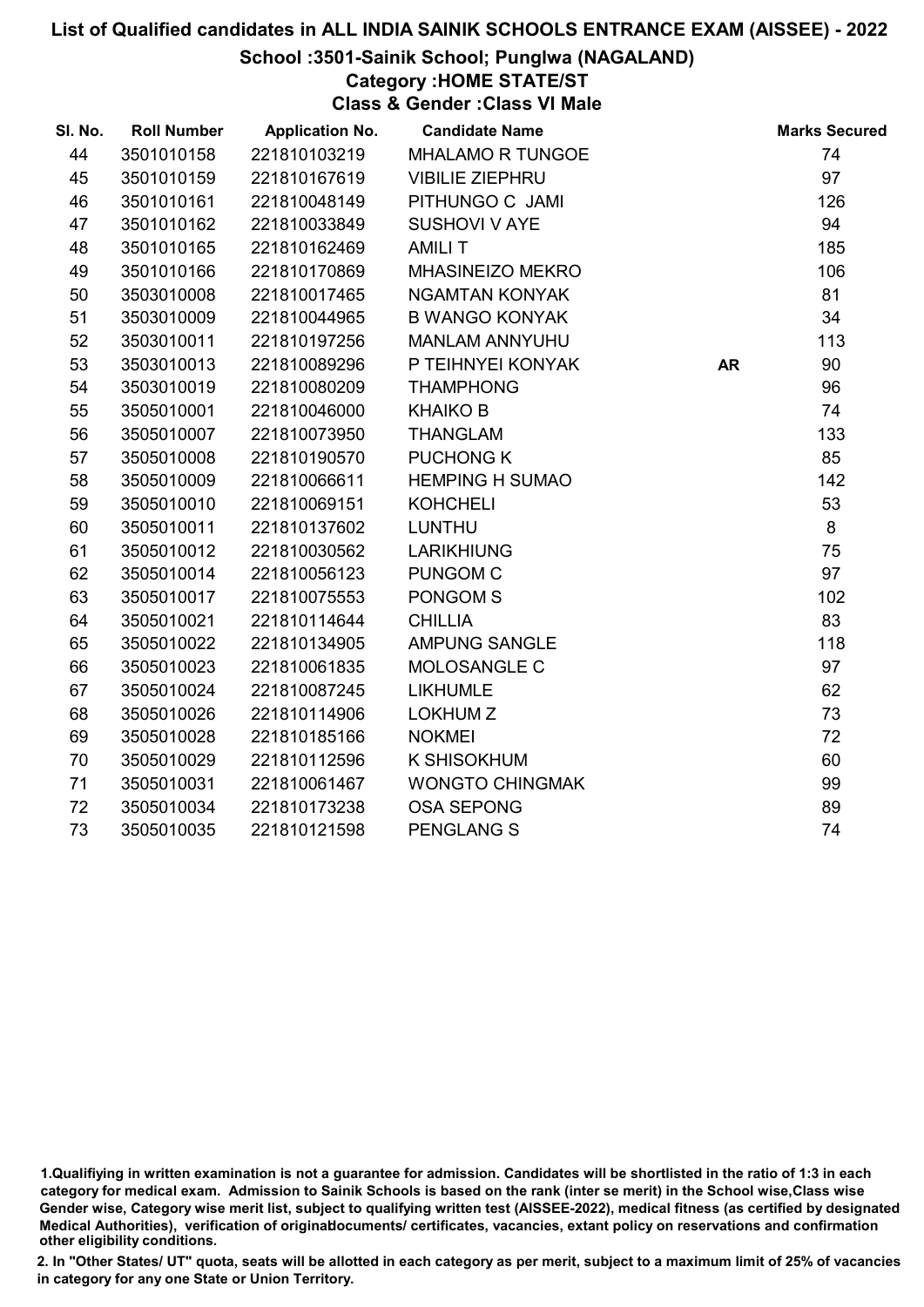## List of Qualified candidates in ALL INDIA SAINIK SCHOOLS ENTRANCE EXAM (AISSEE) - 2022 School :3501-Sainik School; Punglwa (NAGALAND) Category :HOME STATE/DEF Class & Gender :Class VI Male

| SI. No. | <b>Roll Number</b> | <b>Application No.</b> | <b>Candidate Name</b> | <b>Marks Secured</b> |
|---------|--------------------|------------------------|-----------------------|----------------------|
| 74      | 3501010031         | 221810082441           | KRAHO JOHN            | 145                  |
| 75      | 3501010069         | 221810015853           | LIMAKUMZAK JAMIR      | 130                  |

<sup>1.</sup>Qualifiying in written examination is not a guarantee for admission. Candidates will be shortlisted in the ratio of 1:3 in each category for medical exam. Admission to Sainik Schools is based on the rank (inter se merit) in the School wise,Class wise Gender wise, Category wise merit list, subject to qualifying written test (AISSEE-2022), medical fitness (as certified by designated Medical Authorities), verification of originablocuments/ certificates, vacancies, extant policy on reservations and confirmation other eligibility conditions.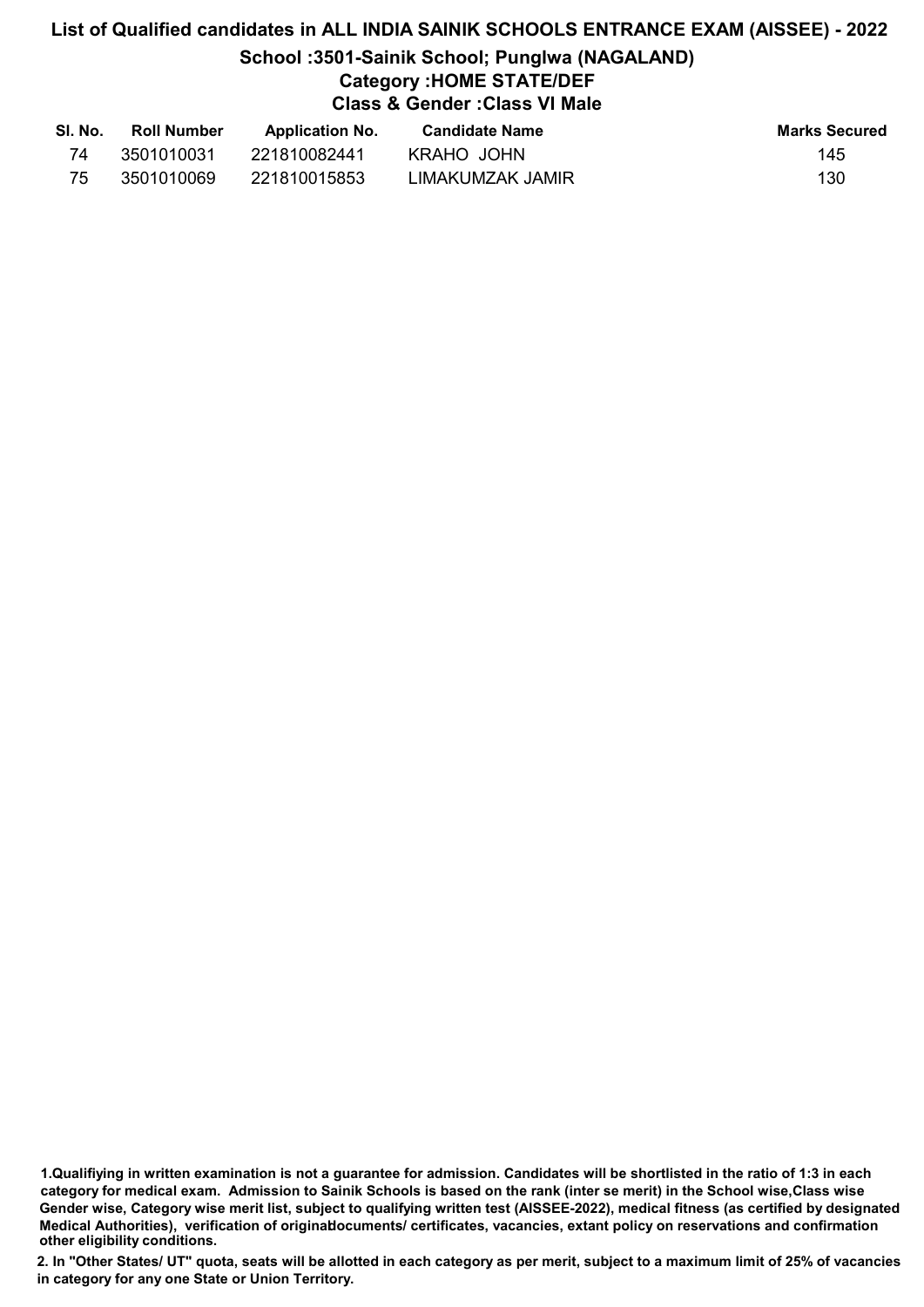## List of Qualified candidates in ALL INDIA SAINIK SCHOOLS ENTRANCE EXAM (AISSEE) - 2022 School :3501-Sainik School; Punglwa (NAGALAND) Category :HOME STATE/GEN Class & Gender :Class VI Male SI. No. Coll Number Application No. Candidate Name Controller Marks Secured

| <u>ul. IV.</u> | וסטוווואו ווטרו | Application No. | <b>Valluluate Natile</b> | Mario vccurcu |
|----------------|-----------------|-----------------|--------------------------|---------------|
| 76             | 3501010021      | 221810090280    | <b>CHETAN DAHAL</b>      | 121           |

<sup>1.</sup>Qualifiying in written examination is not a guarantee for admission. Candidates will be shortlisted in the ratio of 1:3 in each category for medical exam. Admission to Sainik Schools is based on the rank (inter se merit) in the School wise,Class wise Gender wise, Category wise merit list, subject to qualifying written test (AISSEE-2022), medical fitness (as certified by designated Medical Authorities), verification of originablocuments/ certificates, vacancies, extant policy on reservations and confirmation other eligibility conditions.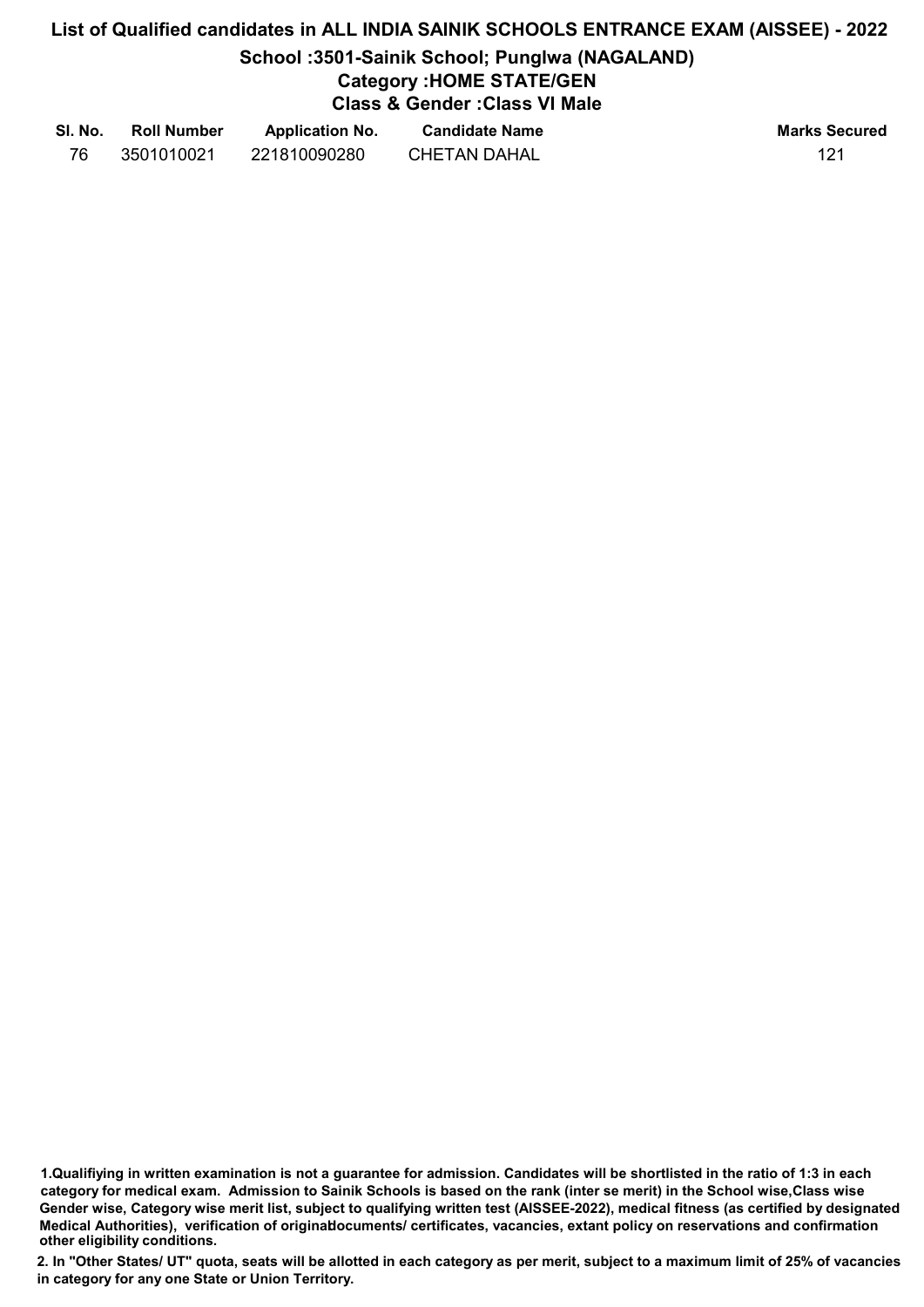#### School :3501-Sainik School; Punglwa (NAGALAND)

Category :OTHER STATE/SC

Class & Gender :Class VI Male

| SI. No. | <b>Roll Number</b> | <b>Application No.</b> | <b>Candidate Name</b>    |           | <b>Marks Secured</b> |
|---------|--------------------|------------------------|--------------------------|-----------|----------------------|
| 77      | 1505010606         | 221810149912           | <b>RISHABH RAJ</b>       |           | 137                  |
| 78      | 1505010804         | 221810159715           | PRINCE KUMAR MANJHI      |           | 210                  |
| 79      | 1505011046         | 221810123298           | <b>KHUSHHAL KUMAR</b>    |           | 180                  |
| 80      | 1505011051         | 221810123009           | <b>ASHUTOSH RAJ</b>      |           | 175                  |
| 81      | 1505011068         | 221810084229           | YASH RAJ KUMAR           |           | 186                  |
| 82      | 1506010164         | 221810094363           | <b>GOLU KUMAR BAITHA</b> |           | 249                  |
| 83      | 1506010197         | 221810091814           | <b>ANUJ PARMARTHI</b>    |           | 184                  |
| 84      | 1506010244         | 221810148315           | <b>GULSHAN KUMAR</b>     |           | 160                  |
| 85      | 1509030199         | 221810125863           | LUCKY RAJ SAGAR          |           | 167                  |
| 86      | 1509040005         | 221810180316           | <b>RISHI RAJ</b>         |           | 265                  |
| 87      | 1510020139         | 221810178652           | <b>AYUSH RAJ</b>         |           | 192                  |
| 88      | 1511060186         | 221810068066           | <b>SHIVAM PASWAM</b>     |           | 188                  |
| 89      | 1513020213         | 221810105747           | <b>AMAN PRAKASH</b>      |           | 208                  |
| 90      | 1702010286         | 221810085787           | <b>AMAN SONKAR</b>       |           | 94                   |
| 91      | 3501010061         | 221810018382           | ARMAN KUMAR MOHAN        | <b>AR</b> | 105                  |
| 92      | 3501010113         | 221810126806           | <b>RICHIE NAOREM</b>     |           | 108                  |
| 93      | 3905020132         | 221810118692           | <b>HARSIT</b>            |           | 211                  |
| 94      | 3905020421         | 221810015815           | <b>VISHAL</b>            |           | 171                  |
| 95      | 4401020714         | 221810080159           | <b>HARIOM</b>            |           | 224                  |
| 96      | 4405020213         | 221810145057           | <b>AMBIKESH KUMAR</b>    |           | 170                  |

1.Qualifiying in written examination is not a guarantee for admission. Candidates will be shortlisted in the ratio of 1:3 in each category for medical exam. Admission to Sainik Schools is based on the rank (inter se merit) in the School wise,Class wise Gender wise, Category wise merit list, subject to qualifying written test (AISSEE-2022), medical fitness (as certified by designated Medical Authorities), verification of originablocuments/ certificates, vacancies, extant policy on reservations and confirmation other eligibility conditions.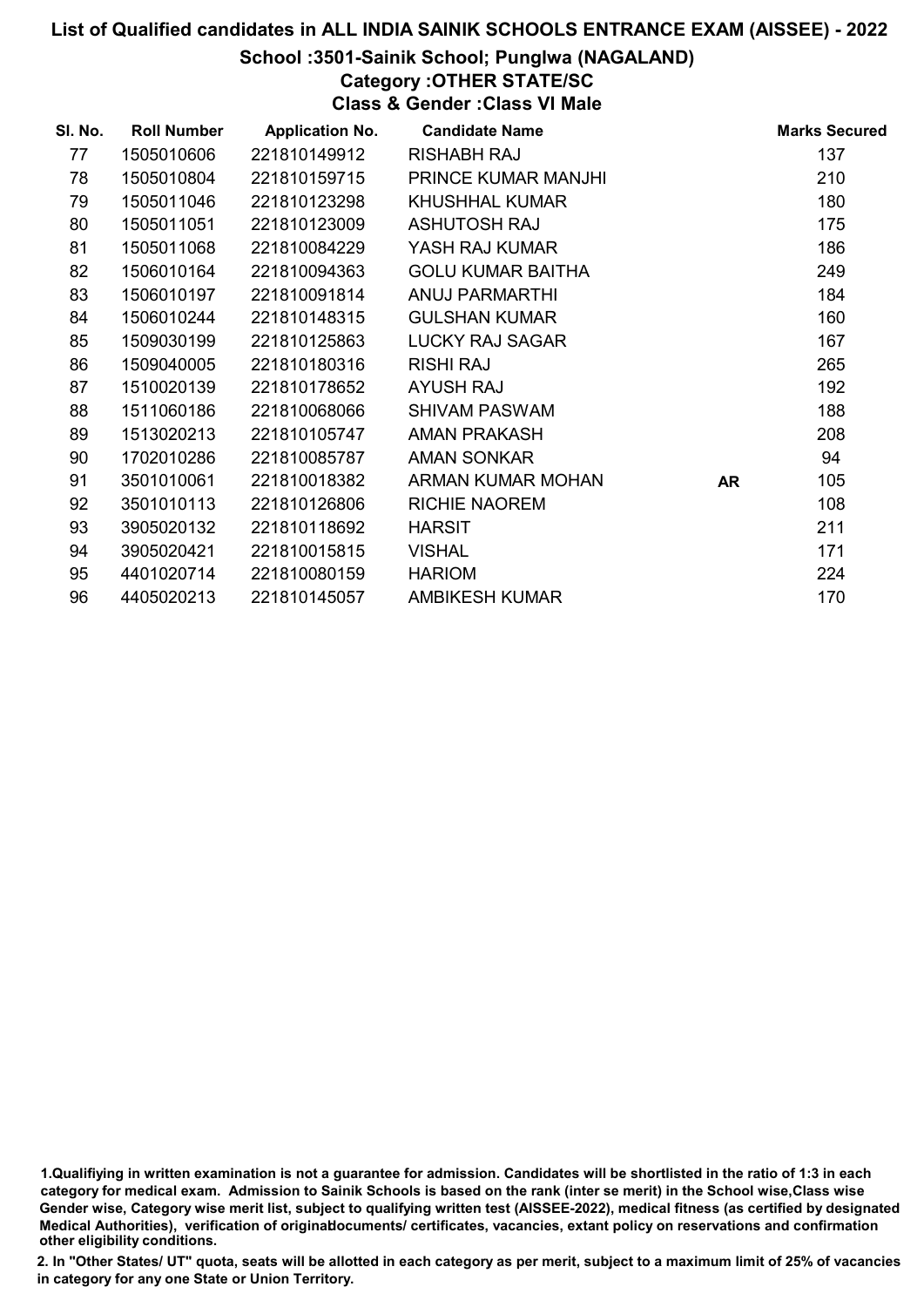#### School :3501-Sainik School; Punglwa (NAGALAND)

Category :OTHER STATE/ST

Class & Gender :Class VI Male

| SI. No. | <b>Roll Number</b> | <b>Application No.</b> | <b>Candidate Name</b>   |           | <b>Marks Secured</b> |
|---------|--------------------|------------------------|-------------------------|-----------|----------------------|
| 97      | 1301010217         | 221810080584           | <b>HAGE TOWIN</b>       |           | 188                  |
| 98      | 1301010221         | 221810065294           | <b>HAGE HENJHE</b>      |           | 190                  |
| 99      | 1301010406         | 221810095388           | <b>REYI MURTEM</b>      |           | 241                  |
| 100     | 1505010968         | 221810085097           | <b>ADARSH KUMAR</b>     |           | 170                  |
| 101     | 1509010094         | 221810127522           | <b>ADARSH KUMAR</b>     |           | 224                  |
| 102     | 1513010118         | 221810106262           | <b>ABHISHEK SINGH</b>   |           | 140                  |
| 103     | 1513010255         | 221810171335           | HIMANSHU KUMAR          |           | 177                  |
| 104     | 1703010021         | 221810098202           | DHEERAJ KUMAR BHUARYA   | <b>AR</b> | 62                   |
| 105     | 3301010007         | 221810015451           | <b>LALRINHLUA</b>       |           | 88                   |
| 106     | 3501010005         | 221810185820           | <b>MHAKAP GANGSA</b>    |           | 226                  |
| 107     | 3501010024         | 221810077580           | <b>J KAYIO LERIITE</b>  |           | 174                  |
| 108     | 3501010089         | 221810073784           | ABRAHAM LALRINAWMA      | AR.       | 76                   |
| 109     | 3501010112         | 221810157995           | RD ANGHMAN ANAL         |           | 110                  |
| 110     | 3501010118         | 221810098736           | RONAL MAO               |           | 88                   |
| 111     | 3501010160         | 221810099139           | DURLAV DEKA BARUAH      | <b>AR</b> | 188                  |
| 112     | 3904030420         | 221810150688           | <b>RAJNISH MEENA</b>    |           | 110                  |
| 113     | 4001010012         | 221810061746           | SONAM THENDUP BHUTIA    |           | 78                   |
| 114     | 4001010014         | 221810118907           | <b>PALJOR SHERPA</b>    | AR        | 89                   |
| 115     | 4405010313         | 221810144475           | <b>DHIRAJ KUMAR SAH</b> |           | 152                  |

1.Qualifiying in written examination is not a guarantee for admission. Candidates will be shortlisted in the ratio of 1:3 in each category for medical exam. Admission to Sainik Schools is based on the rank (inter se merit) in the School wise,Class wise Gender wise, Category wise merit list, subject to qualifying written test (AISSEE-2022), medical fitness (as certified by designated Medical Authorities), verification of originablocuments/ certificates, vacancies, extant policy on reservations and confirmation other eligibility conditions.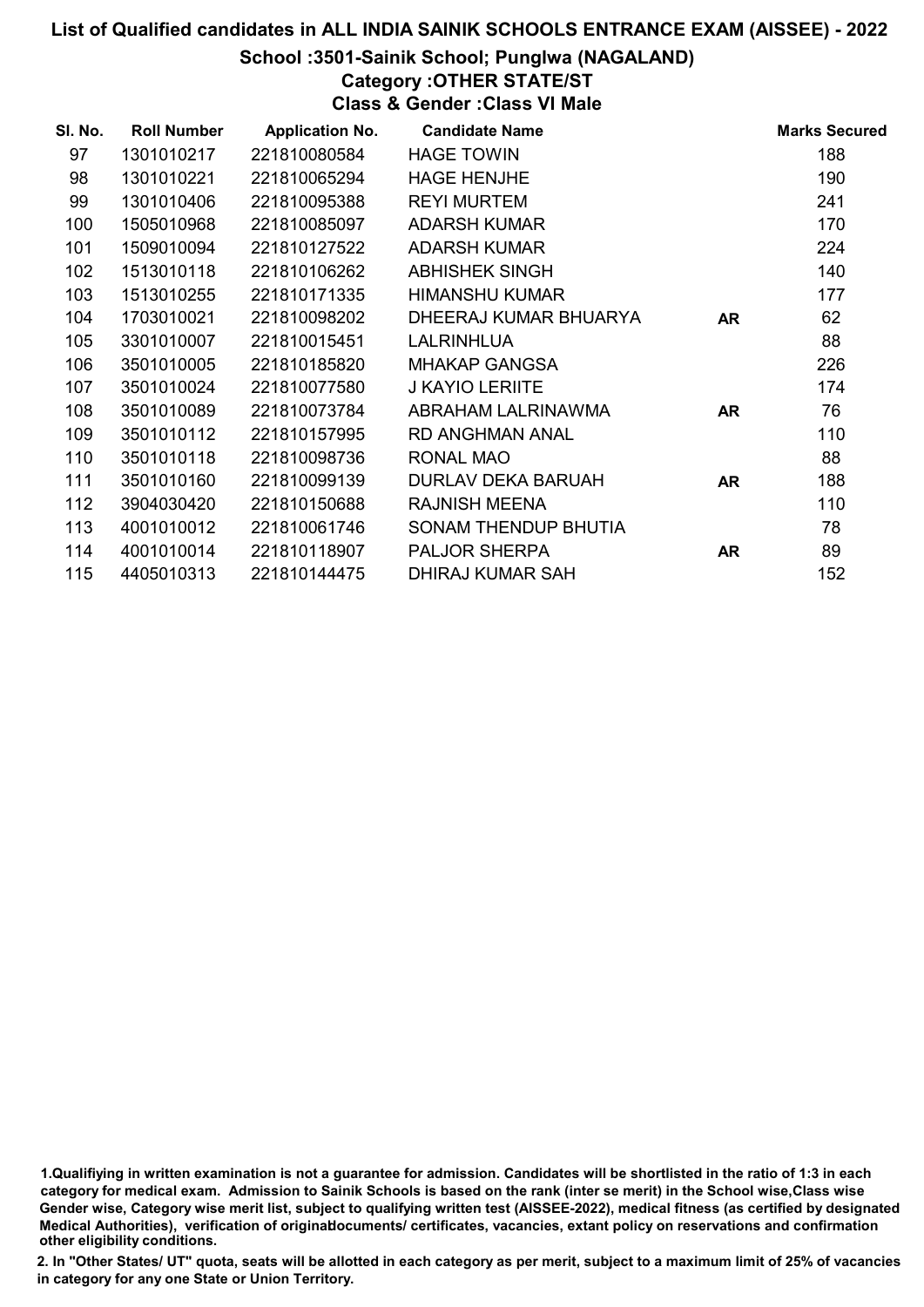#### School :3501-Sainik School; Punglwa (NAGALAND)

Category :OTHER STATE/OBC

Class & Gender :Class VI Male

| SI. No. | <b>Roll Number</b> | <b>Application No.</b> | <b>Candidate Name</b>     |           | <b>Marks Secured</b> |
|---------|--------------------|------------------------|---------------------------|-----------|----------------------|
| 116     | 1403010277         | 221810041107           | <b>ANIKET CHAURASIA</b>   |           | 122                  |
| 117     | 1501010489         | 221810179375           | <b>RAVI KUMAR RAUSHAN</b> |           | 206                  |
| 118     | 1501010587         | 221810179068           | RAVI PRAKASH RAMAN        |           | 172                  |
| 119     | 1503010039         | 221810049120           | <b>ASHISH KUMAR YADAV</b> |           | 178                  |
| 120     | 1503010076         | 221810163521           | <b>ABHAY YADAV</b>        |           | 235                  |
| 121     | 1503010088         | 221810192681           | <b>GOURAV RAJ</b>         |           | 220                  |
| 122     | 1503010099         | 221810048422           | <b>AAYUSH GUPTA</b>       |           | 133                  |
| 123     | 1503010194         | 221810027905           | <b>NIKHIL KUMAR</b>       |           | 219                  |
| 124     | 1503010198         | 221810154025           | <b>SHIVAM RAJ</b>         |           | 139                  |
| 125     | 1503010226         | 221810167716           | <b>AYUSH RAJ</b>          |           | 146                  |
| 126     | 1503010307         | 221810141278           | <b>GIRISH KUMAR</b>       |           | 222                  |
| 127     | 1505010416         | 221810113819           | <b>ROHIT RAJ BHARTI</b>   | <b>AR</b> | 237                  |
| 128     | 1505010491         | 221810072260           | PRIYANSHU RANJAN          |           | 264                  |
| 129     | 1505010677         | 221810165623           | <b>SUHAIB AKHTAR</b>      |           | 197                  |
| 130     | 1505010798         | 221810168115           | <b>ANKIT KUMAR</b>        |           | 246                  |
| 131     | 1505011006         | 221810019238           | PRINCE KUMAR              |           | 163                  |
| 132     | 1505011083         | 221810096549           | PRATYUSH RAJ              |           | 186                  |
| 133     | 1506010012         | 221810094420           | <b>GAURI YADAV</b>        |           | 160                  |
| 134     | 1506010021         | 221810169840           | <b>ABHISHEK KUMAR</b>     |           | 125                  |
| 135     | 1506010139         | 221810092033           | <b>VIVEK KUMAR</b>        |           | 122                  |
| 136     | 1506010228         | 221810197884           | <b>AMIT KUMAR</b>         |           | 200                  |
| 137     | 1506010262         | 221810106255           | <b>ANAND KUMAR</b>        |           | 256                  |
| 138     | 1506010327         | 221810049276           | PRIYANSHU KUMAR           |           | 258                  |
| 139     | 1507010002         | 221810012210           | <b>ADITYA WARDHAN</b>     |           | 163                  |
| 140     | 1507010146         | 221810074835           | <b>AYUSH KUMAR</b>        | <b>AR</b> | 197                  |
| 141     | 1508010009         | 221810057910           | <b>SAHIL KUMAR</b>        |           | 240                  |
| 142     | 1508010656         | 221810157028           | <b>ABHISHEK KUMAR</b>     |           | 213                  |
| 143     | 1508010723         | 221810161679           | <b>VARUN KUMAR</b>        |           | 184                  |
| 144     | 1509020380         | 221810168807           | <b>ASHISH RAJ</b>         |           | 215                  |
| 145     | 1509030178         | 221810075643           | <b>ABHISHEK SUMAN</b>     |           | 210                  |
| 146     | 1510020007         | 221810146800           | <b>HIMANSHU RAJ</b>       |           | 245                  |
| 147     | 1511020206         | 221810075981           | <b>PRINCE KUMAR</b>       |           | 269                  |
| 148     | 1511020327         | 221810076503           | <b>VICKY KUMAR PAL</b>    |           | 276                  |
| 149     | 1511030085         | 221810053745           | <b>RISHU KUMAR</b>        |           | 249                  |
| 150     | 1511030300         | 221810117117           | <b>ANAND KUMAR</b>        |           | 225                  |
| 151     | 1511030376         | 221810106977           | <b>SOMU KUMAR</b>         |           | 191                  |
| 152     | 1511030412         | 221810152118           | ADITYA RAJ                |           | 199                  |
| 153     | 1512010022         | 221810076760           | <b>ATULY ANAND</b>        |           | 177                  |
| 154     | 1512020064         | 221810111183           | <b>VANSH RAJ</b>          |           | 153                  |
| 155     | 1512020207         | 221810072078           | <b>AYUSH KUMAR</b>        |           | 187                  |
| 156     | 1513010002         | 221810118100           | PURSHOTTAM PATEL          |           | 206                  |
| 157     | 1513010035         | 221810178760           | <b>RAVI RANJAN SINGH</b>  |           | 132                  |
| 158     | 1513010157         | 221810137533           | <b>PRINCE KUMAR</b>       |           | 192                  |

1.Qualifiying in written examination is not a guarantee for admission. Candidates will be shortlisted in the ratio of 1:3 in each category for medical exam. Admission to Sainik Schools is based on the rank (inter se merit) in the School wise,Class wise Gender wise, Category wise merit list, subject to qualifying written test (AISSEE-2022), medical fitness (as certified by designated Medical Authorities), verification of originablocuments/ certificates, vacancies, extant policy on reservations and confirmation other eligibility conditions.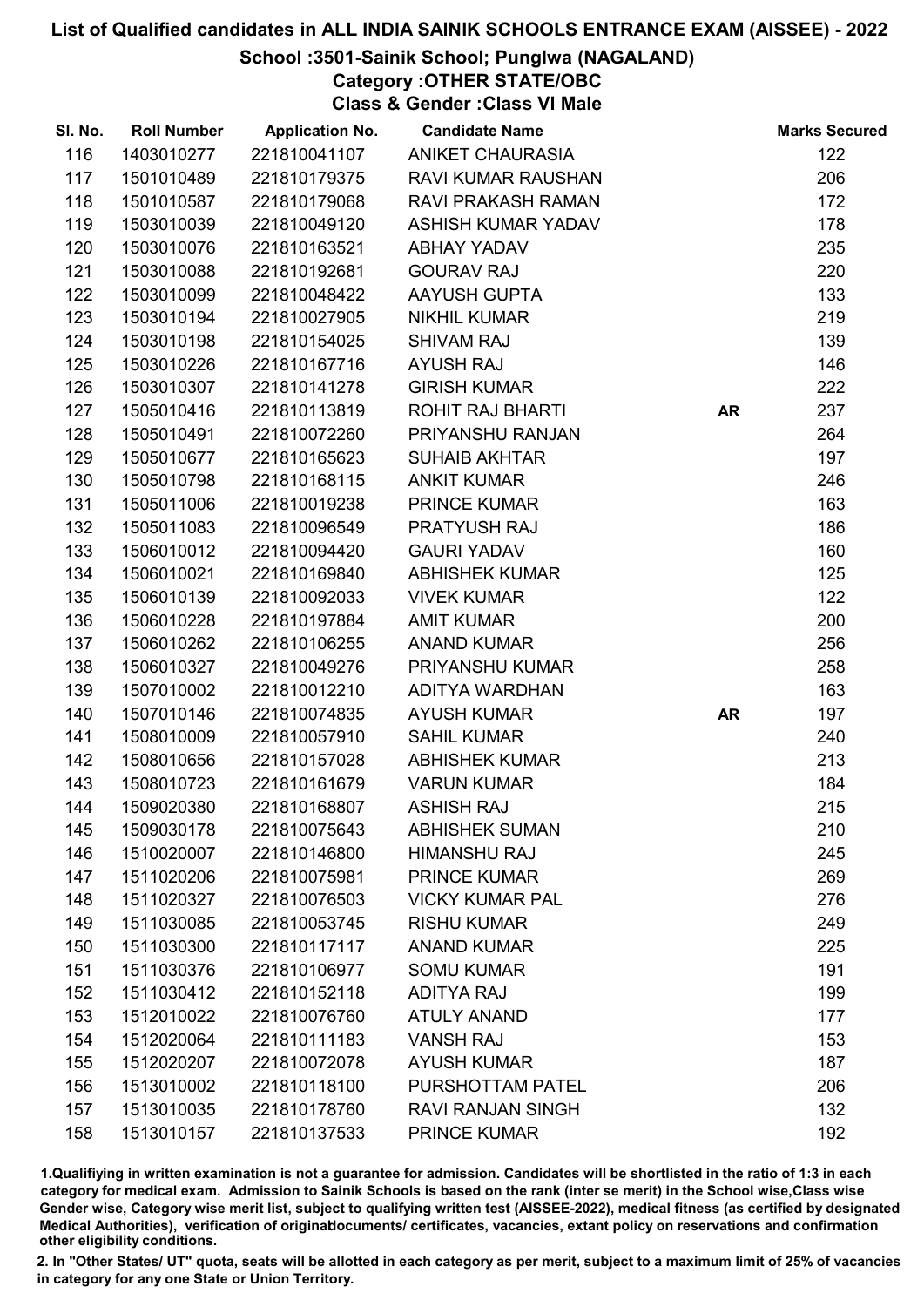#### School :3501-Sainik School; Punglwa (NAGALAND)

Category :OTHER STATE/OBC

Class & Gender :Class VI Male

| SI. No. | <b>Roll Number</b> | <b>Application No.</b> | <b>Candidate Name</b>     |           | <b>Marks Secured</b> |
|---------|--------------------|------------------------|---------------------------|-----------|----------------------|
| 159     | 1513010191         | 221810172483           | <b>ANURAG KUMAR</b>       |           | 256                  |
| 160     | 1513010194         | 221810078093           | <b>ABHISHEK KUMAR</b>     |           | 212                  |
| 161     | 1513010199         | 221810073604           | <b>KRISH KUMAR</b>        |           | 234                  |
| 162     | 1513020259         | 221810067098           | <b>HARSH RAJ</b>          |           | 208                  |
| 163     | 1513020265         | 221810134209           | <b>KRISHNA RAJ</b>        |           | 166                  |
| 164     | 1702010253         | 221810086976           | MD. ARIF                  |           | 246                  |
| 165     | 1702010275         | 221810068147           | <b>SATYAM SHARMA</b>      |           | 217                  |
| 166     | 1702010322         | 221810071598           | <b>DURGA PAL</b>          |           | 178                  |
| 167     | 1702010329         | 221810071219           | <b>MRITUNJAY CHAUHAN</b>  |           | 159                  |
| 168     | 2604010077         | 221810120405           | <b>ANMOL KUMAR</b>        |           | 197                  |
| 169     | 3002020665         | 221810051168           | <b>BETU DHAKAR</b>        |           | 136                  |
| 170     | 3002030044         | 221810101250           | <b>ANUJ GURJAR</b>        |           | 209                  |
| 171     | 3501010046         | 221810030402           | <b>ASHISH YADAV</b>       | <b>AR</b> | 200                  |
| 172     | 3501010065         | 221810015513           | T MANGAN SINGH            |           | 137                  |
| 173     | 3501010100         | 221810074515           | <b>ADARSH YADAV</b>       |           | 177                  |
| 174     | 3501010101         | 221810004125           | YUVRAJ KUMAR JAISWAL      |           | 138                  |
| 175     | 3501010110         | 221810059855           | AMAN KUMAR YADAV          | <b>AR</b> | 141                  |
| 176     | 3501010136         | 221810118537           | <b>SURAJBHAN KUMAR</b>    |           | 185                  |
| 177     | 3501010154         | 221810018198           | <b>NAITIK THAKUR</b>      | <b>AR</b> | 139                  |
| 178     | 3901010275         | 221810093745           | <b>VIKASH BHAWARIA</b>    |           | 252                  |
| 179     | 3902010185         | 221810080383           | <b>MANJIT JAKHAR</b>      |           | 169                  |
| 180     | 3902010196         | 221810058235           | <b>DEEPAK</b>             |           | 150                  |
| 181     | 3904030392         | 221810149558           | <b>AJAY KASANA</b>        |           | 148                  |
| 182     | 3905010066         | 221810090250           | <b>VANSH KUSHWAH</b>      |           | 153                  |
| 183     | 3905060021         | 221810169197           | NAMAN KASANA              |           | 142                  |
| 184     | 3906010660         | 221810182385           | <b>MAHAVEER MALI</b>      |           | 183                  |
| 185     | 4401010010         | 221810001600           | <b>SUSHANT YADAV</b>      |           | 238                  |
| 186     | 4401020026         | 221810088712           | <b>KRISHNA KUMAR</b>      |           | 240                  |
| 187     | 4401020182         | 221810034563           | <b>ASHWANI KUMAR</b>      |           | 182                  |
| 188     | 4401020426         | 221810196346           | <b>AARIF ALI</b>          |           | 188                  |
| 189     | 4401020510         | 221810054747           | <b>DIVYANSHU</b>          |           | 222                  |
| 190     | 4405010027         | 221810127250           | <b>MANJIT KUMAR YADAV</b> |           | 179                  |
| 191     | 4405010072         | 221810139231           | <b>ALATMAS RAZA</b>       |           | 136                  |
| 192     | 4405010132         | 221810069042           | <b>OMKAR NATH GUPTA</b>   |           | 122                  |
| 193     | 4405010178         | 221810121823           | <b>AYUSH</b>              |           | 187                  |
| 194     | 4405020267         | 221810102238           | <b>ANURAG GUPTA</b>       |           | 182                  |
| 195     | 4406010007         | 221810156110           | <b>TANISHK YADAV</b>      |           | 168                  |
| 196     | 4406010134         | 221810155792           | <b>ANKUSH</b>             |           | 203                  |
| 197     | 4406010188         | 221810155224           | <b>DIVYANSH SINGH</b>     |           | 227                  |
| 198     | 4406010228         | 221810153994           | <b>KOSHALENDRA</b>        |           | 140                  |
| 199     | 4406010278         | 221810177226           | <b>PRASHANT</b>           |           | 245                  |
| 200     | 4406020336         | 221810157696           | <b>SONAL GANGWAR</b>      |           | 205                  |
| 201     | 4406020470         | 221810163479           | <b>KRISHNAKANT</b>        |           | 140                  |

1.Qualifiying in written examination is not a guarantee for admission. Candidates will be shortlisted in the ratio of 1:3 in each category for medical exam. Admission to Sainik Schools is based on the rank (inter se merit) in the School wise,Class wise Gender wise, Category wise merit list, subject to qualifying written test (AISSEE-2022), medical fitness (as certified by designated Medical Authorities), verification of originablocuments/ certificates, vacancies, extant policy on reservations and confirmation other eligibility conditions.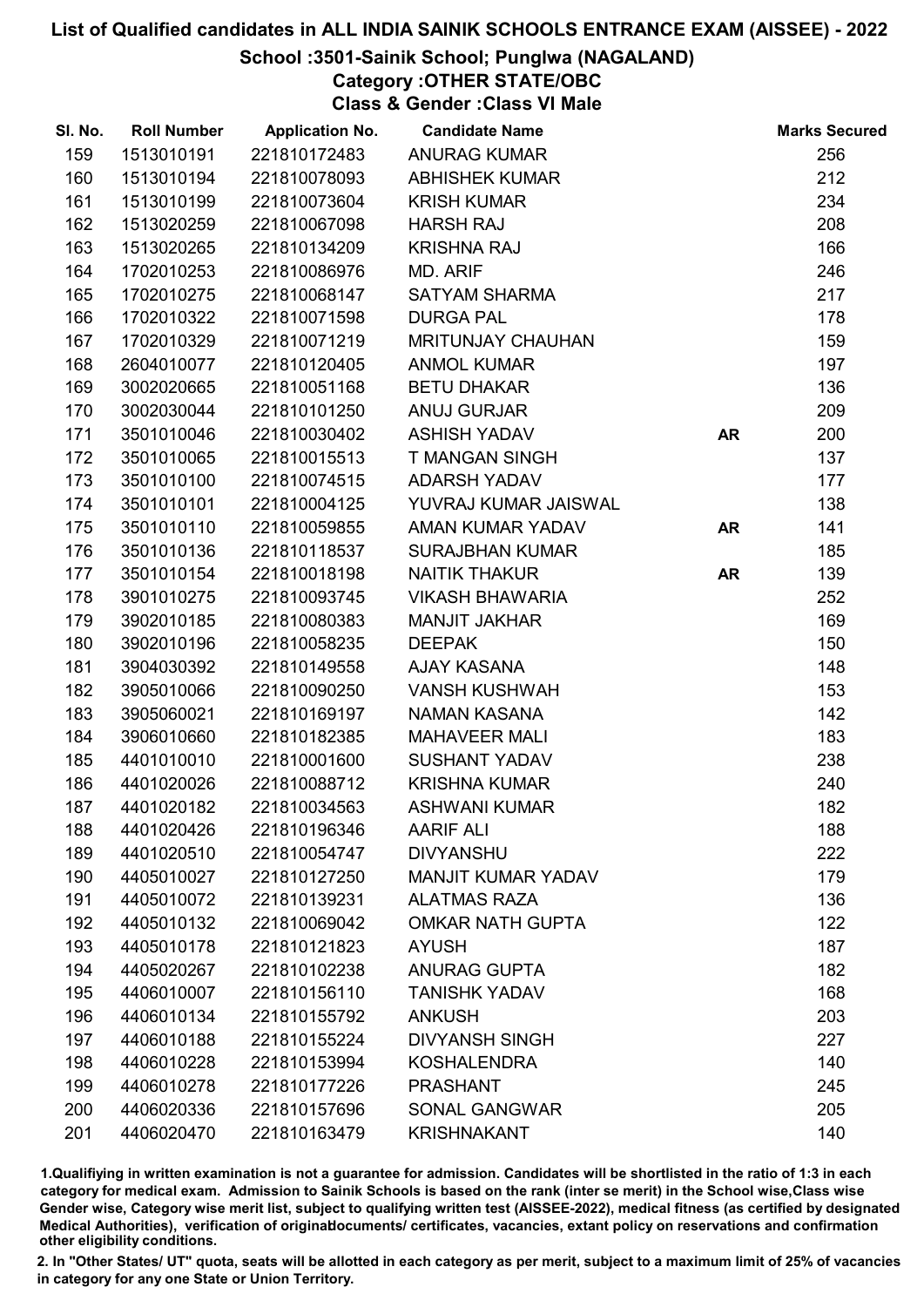# List of Qualified candidates in ALL INDIA SAINIK SCHOOLS ENTRANCE EXAM (AISSEE) - 2022 School :3501-Sainik School; Punglwa (NAGALAND) Category :OTHER STATE/OBC Class & Gender :Class VI Male

| SI. No. | <b>Roll Number</b> | <b>Application No.</b> | <b>Candidate Name</b> | Marks Secured |
|---------|--------------------|------------------------|-----------------------|---------------|
| 202     | 4406030376         | 221810168888           | HARSHIT SAINI         | 201           |
| 203     | 4408020473         | 221810134919           | DEV SONI              | 147           |

<sup>1.</sup>Qualifiying in written examination is not a guarantee for admission. Candidates will be shortlisted in the ratio of 1:3 in each category for medical exam. Admission to Sainik Schools is based on the rank (inter se merit) in the School wise,Class wise Gender wise, Category wise merit list, subject to qualifying written test (AISSEE-2022), medical fitness (as certified by designated Medical Authorities), verification of originablocuments/ certificates, vacancies, extant policy on reservations and confirmation other eligibility conditions.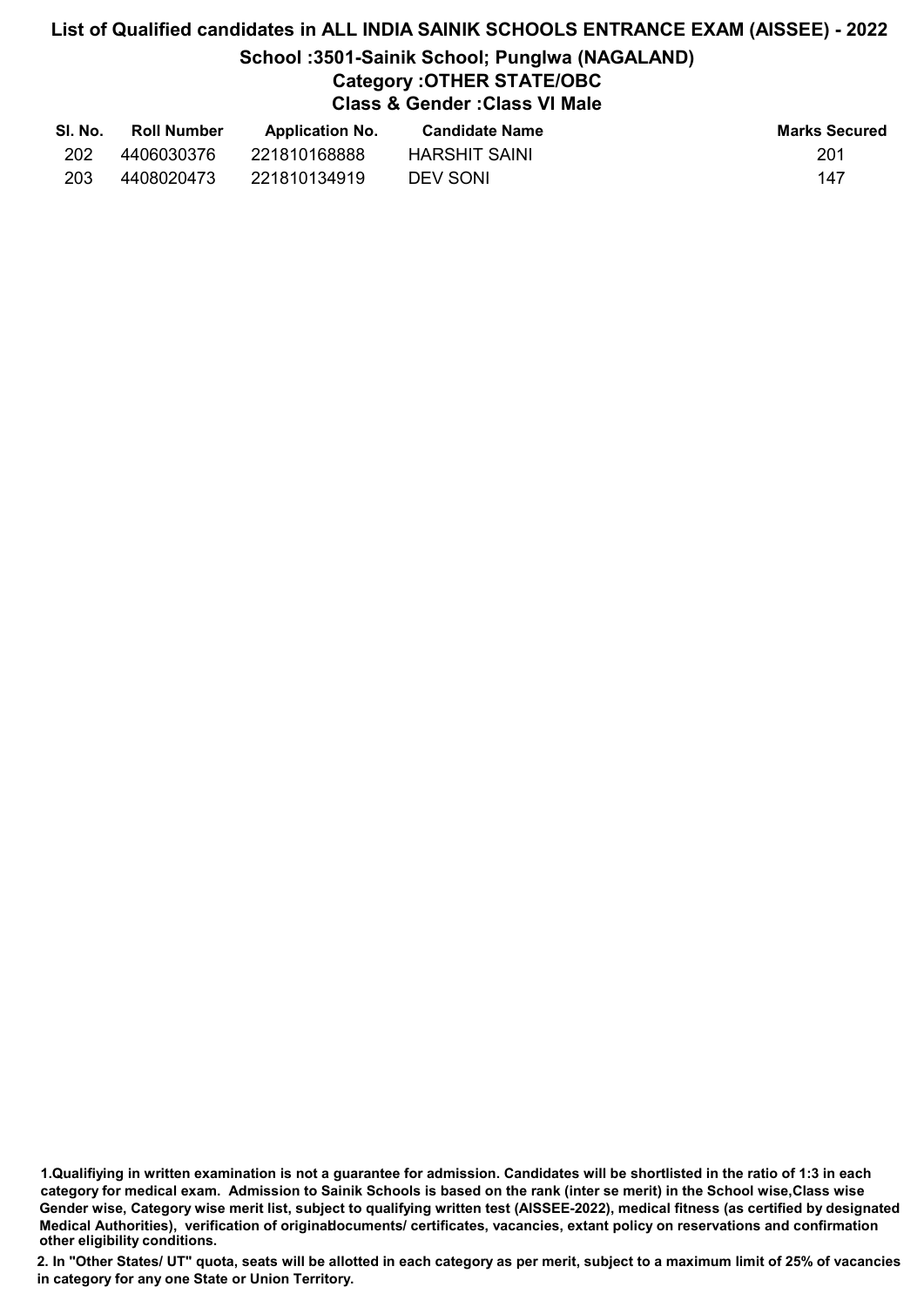#### School :3501-Sainik School; Punglwa (NAGALAND)

Category :OTHER STATE/DEF

Class & Gender :Class VI Male

| SI. No. | <b>Roll Number</b> | <b>Application No.</b> | <b>Candidate Name</b>   |           | <b>Marks Secured</b> |
|---------|--------------------|------------------------|-------------------------|-----------|----------------------|
| 204     | 1510020065         | 221810128321           | PIYUSH KUMAR SINGH      |           | 139                  |
| 205     | 1511020393         | 221810103053           | <b>SUMAN RAJ</b>        |           | 157                  |
| 206     | 1511030168         | 221810088906           | PIYUSH RANJAN PATEL     |           | 250                  |
| 207     | 1511030464         | 221810063548           | <b>ANKIT SINGH</b>      |           | 216                  |
| 208     | 1511050350         | 221810146934           | ANURAG KUMAR SINGH      |           | 183                  |
| 209     | 1511060128         | 221810146326           | <b>RAUNAK KUMAR</b>     |           | 129                  |
| 210     | 1511060442         | 221810145908           | <b>AMAN KUMAR</b>       |           | 217                  |
| 211     | 1511070149         | 221810029829           | <b>ARYAN RAY</b>        |           | 196                  |
| 212     | 1512020065         | 221810134283           | <b>RITU RAJ</b>         |           | 152                  |
| 213     | 2001040192         | 221810013922           | <b>AMUL DEEP</b>        |           | 203                  |
| 214     | 3002010277         | 221810119632           | <b>PRAKHAR DUBEY</b>    |           | 168                  |
| 215     | 3301010027         | 221810051998           | <b>ASHISH KUMAR</b>     | <b>AR</b> | 140                  |
| 216     | 3904020487         | 221810120515           | ADITYA RAWAT            |           | 200                  |
| 217     | 3904030529         | 221810146889           | <b>ABHISHEK</b>         |           | 123                  |
| 218     | 3905010221         | 221810105461           | <b>PRINCE</b>           |           | 200                  |
| 219     | 3905040347         | 221810067789           | YUVRAJ SINGH JADOUN     |           | 184                  |
| 220     | 4201030321         | 221810000771           | <b>AMIT KUMAR SINGH</b> |           | 173                  |
| 221     | 4301010010         | 221810001301           | <b>SAYAN DEB NATH</b>   | <b>AR</b> | 161                  |
| 222     | 4402010131         | 221810022163           | <b>DHIRU THANKUR</b>    |           | 138                  |
| 223     | 4410020278         | 221810053382           | <b>ALOK KUMAR</b>       |           | 198                  |

1.Qualifiying in written examination is not a guarantee for admission. Candidates will be shortlisted in the ratio of 1:3 in each category for medical exam. Admission to Sainik Schools is based on the rank (inter se merit) in the School wise,Class wise Gender wise, Category wise merit list, subject to qualifying written test (AISSEE-2022), medical fitness (as certified by designated Medical Authorities), verification of originablocuments/ certificates, vacancies, extant policy on reservations and confirmation other eligibility conditions.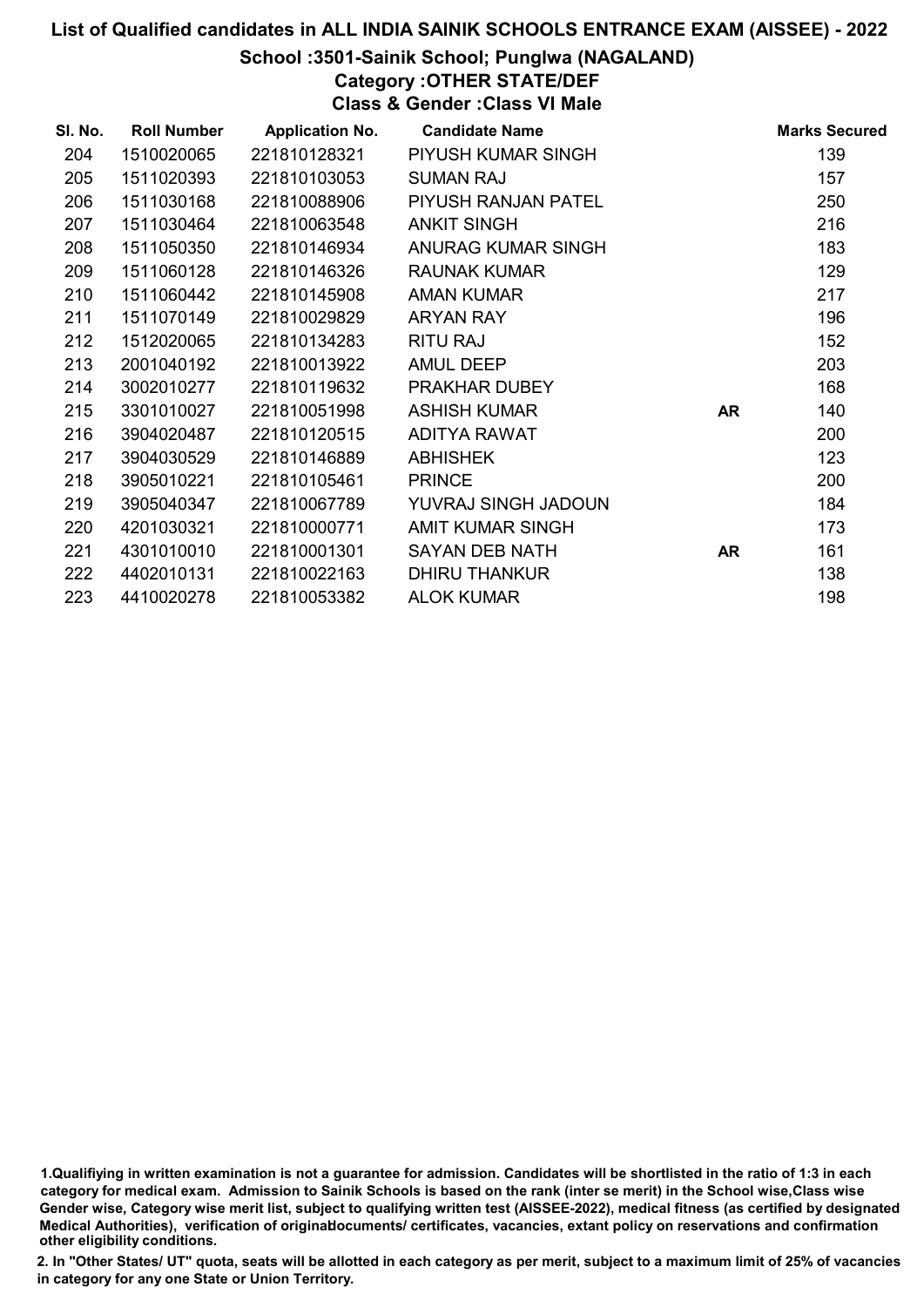#### School :3501-Sainik School; Punglwa (NAGALAND)

Category :OTHER STATE/GEN

Class & Gender :Class VI Male

| SI. No. | <b>Roll Number</b> | <b>Application No.</b> | <b>Candidate Name</b>    |            | <b>Marks Secured</b> |
|---------|--------------------|------------------------|--------------------------|------------|----------------------|
| 224     | 1503010287         | 221810147018           | <b>ABHISHEK KUMAR</b>    |            | 123                  |
| 225     | 1503020311         | 221810129048           | <b>ARYAN SINGH</b>       | <b>AR</b>  | 158                  |
| 226     | 1503020324         | 221810111898           | <b>ADITYA RAJ</b>        |            | 127                  |
| 227     | 1505010351         | 221810115567           | <b>NITISH KUMAR</b>      |            | 172                  |
| 228     | 1505010479         | 221810118150           | PIYUSH KUMAR             |            | 187                  |
| 229     | 1505010641         | 221810084562           | <b>SANSKAR KUMAR</b>     |            | 207                  |
| 230     | 1506010107         | 221810053752           | <b>DHIRAJ KUMAR</b>      |            | 230                  |
| 231     | 1506020301         | 221810171488           | <b>RAJVEER RAJ SINGH</b> |            | 139                  |
| 232     | 1508010451         | 221810182173           | <b>KAUSHAL KUMAR</b>     |            | 159                  |
| 233     | 1509020077         | 221810117260           | <b>SACHIN KUMAR</b>      |            | 145                  |
| 234     | 1509020167         | 221810070731           | <b>SATYAM PARASHAR</b>   |            | 145                  |
| 235     | 1509020352         | 221810151736           | <b>SHIVAM KUMAR</b>      |            | 251                  |
| 236     | 1509030137         | 221810171613           | PRABHAW VISHVESH         |            | 176                  |
| 237     | 1509030354         | 221810098894           | <b>MAHAK KUMAR KANG</b>  |            | 220                  |
| 238     | 1509040075         | 221810196376           | <b>BHASHKAR BHUSHAN</b>  |            | 216                  |
| 239     | 1509040183         | 221810079457           | <b>VIBHAV RAJ</b>        |            | 190                  |
| 240     | 1509040219         | 221810120597           | <b>SATYAM SAWARN</b>     |            | 121                  |
| 241     | 1511040460         | 221810151679           | <b>ABHISHEK RAJ</b>      |            | 135                  |
| 242     | 1511060254         | 221810030007           | ARNAV RAJ SHARMA         |            | 139                  |
| 243     | 1512010020         | 221810141560           | <b>MD ARSAD</b>          |            | 142                  |
| 244     | 1513010237         | 221810170094           | <b>MOHIT KUMAR</b>       |            | 157                  |
| 245     | 3002010216         | 221810086681           | <b>VIVEK RATHORE</b>     |            | 151                  |
| 246     | 3301010012         | 221810059592           | <b>GAURANSH SHAH</b>     | <b>AR</b>  | 167                  |
| 247     | 3301010014         | 221810085504           | <b>SURAJ BAIDYA</b>      | <b>AR</b>  | 163                  |
| 248     | 3501010092         | 221810021105           | <b>KARTIK</b>            | <b>AR</b>  | 138                  |
| 249     | 3501010142         | 221810009377           | <b>RISHAB SINHA</b>      | <b>WOS</b> | 184                  |
| 250     | 3501010167         | 221810192399           | ARINDAM DEY              | <b>AR</b>  | 157                  |
| 251     | 3503010022         | 221810099481           | <b>AYUSH SHARMA</b>      | <b>AR</b>  | 214                  |
| 252     | 3505010005         | 221810051320           | <b>BINEET DEBNATH</b>    |            | 147                  |
| 253     | 3905030116         | 221810017367           | <b>NITIN KUMAR</b>       |            | 252                  |
| 254     | 3905050073         | 221810117574           | <b>LAKSHAY RAJ SINGH</b> |            | 171                  |
| 255     | 4401030488         | 221810168969           | <b>DEV RISHI YADAV</b>   |            | 229                  |
| 256     | 4405010199         | 221810123873           | <b>DIPAK KUMAR SINGH</b> |            | 191                  |
| 257     | 4405020296         | 221810123688           | <b>PANKAJ PATEL</b>      |            | 124                  |
| 258     | 4406010109         | 221810156732           | <b>ABHINAV SHARMA</b>    |            | 191                  |
| 259     | 4406030005         | 221810171393           | <b>TUSHAR</b>            |            | 169                  |
| 260     | 4406030215         | 221810069766           | <b>ABHINAV</b>           |            | 240                  |

1.Qualifiying in written examination is not a guarantee for admission. Candidates will be shortlisted in the ratio of 1:3 in each category for medical exam. Admission to Sainik Schools is based on the rank (inter se merit) in the School wise,Class wise Gender wise, Category wise merit list, subject to qualifying written test (AISSEE-2022), medical fitness (as certified by designated Medical Authorities), verification of originablocuments/ certificates, vacancies, extant policy on reservations and confirmation other eligibility conditions.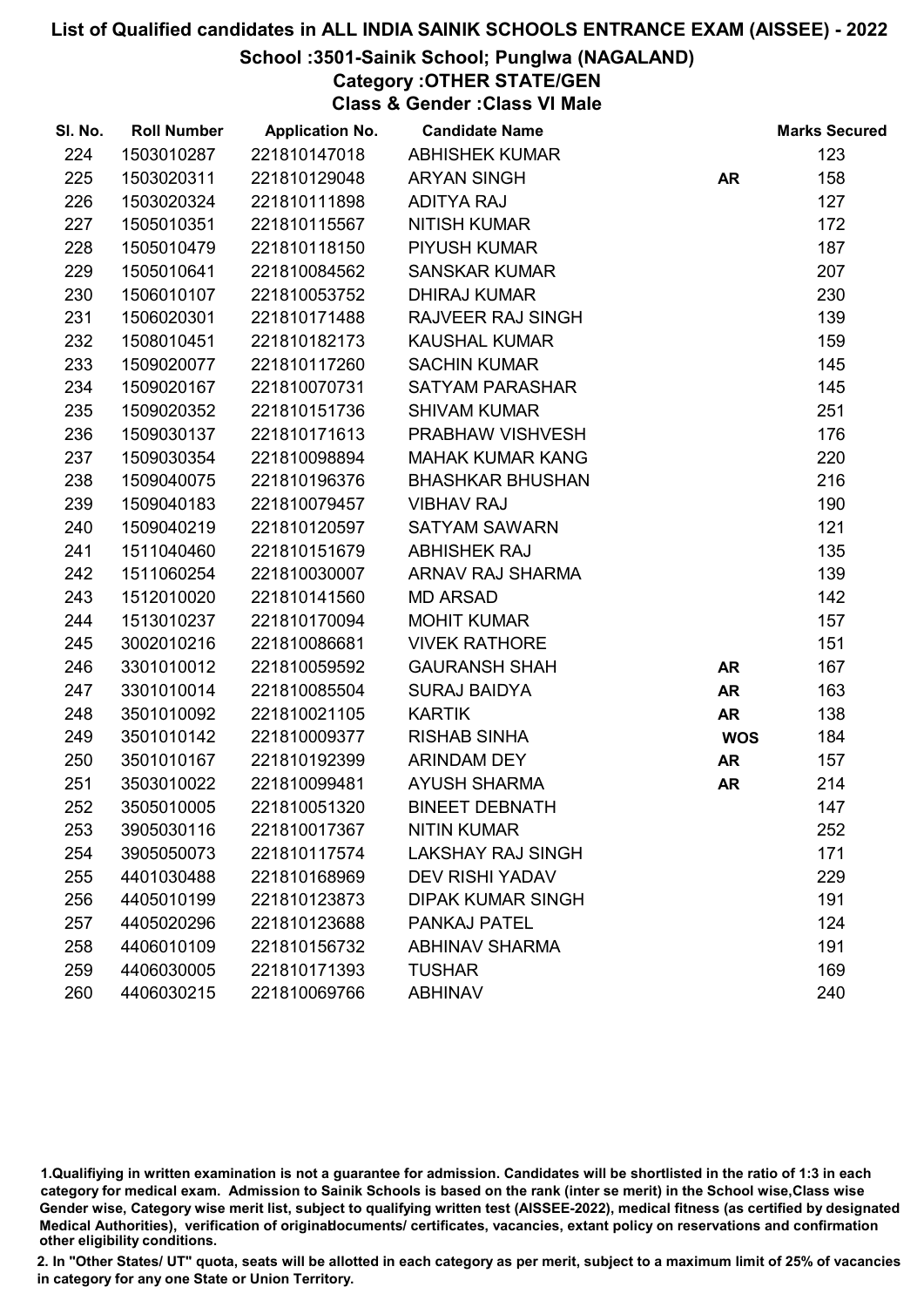#### School :3501-Sainik School; Punglwa (NAGALAND)

Category :HOME STATE/ST

Class & Gender :Class VI Female

| SI. No. | <b>Roll Number</b> | <b>Application No.</b> | <b>Candidate Name</b>       |            | <b>Marks Secured</b> |
|---------|--------------------|------------------------|-----------------------------|------------|----------------------|
| 261     | 1301010155         | 221810153743           | <b>ERENO WRENTS NGULLIE</b> |            | 107                  |
| 262     | 3501010007         | 221810155030           | SUPENRO ODYUO               | <b>WOS</b> | 70                   |
| 263     | 3501010010         | 221810137630           | <b>VAHVEINE DUOMAI</b>      |            | 136                  |
| 264     | 3501010019         | 221810080470           | <b>ONGARHONI Y NGULLIE</b>  |            | 124                  |
| 265     | 3501010025         | 221810121390           | <b>SUNEPRENLA</b>           |            | 135                  |
| 266     | 3501010054         | 221810119542           | <b>WONJANBENI P KIKON</b>   |            | 108                  |
| 267     | 3501010075         | 221810019193           | <b>SITSOLU VEZHU</b>        |            | 109                  |
| 268     | 3501010097         | 221810166115           | <b>JARELE D</b>             |            | 95                   |
| 269     | 3501010128         | 221810080407           | PELEVINUO DZUVICHU          |            | 102                  |
| 270     | 3501010137         | 221810088637           | <b>NILONA SEMA</b>          |            | 138                  |
| 271     | 3501010152         | 221810093658           | <b>MERCY KEZO</b>           |            | 85                   |
| 272     | 3505010006         | 221810094630           | AKHUMVI Y THONGLARU         |            | 145                  |
| 273     | 3505010013         | 221810069813           | <b>SHAKLEN S PHOM</b>       |            | 106                  |
| 274     | 3505010025         | 221810037495           | NIAMKOI N                   |            | 79                   |
| 275     | 3505010027         | 221810072836           | HANNAH KHUMLA Y             |            | 102                  |
| 276     | 3505010033         | 221810069508           | <b>CHOIANG P</b>            |            | 140                  |
| 277     | 3505010037         | 221810144779           | <b>TSUWENG H</b>            |            | 113                  |

<sup>1.</sup>Qualifiying in written examination is not a guarantee for admission. Candidates will be shortlisted in the ratio of 1:3 in each category for medical exam. Admission to Sainik Schools is based on the rank (inter se merit) in the School wise,Class wise Gender wise, Category wise merit list, subject to qualifying written test (AISSEE-2022), medical fitness (as certified by designated Medical Authorities), verification of originablocuments/ certificates, vacancies, extant policy on reservations and confirmation other eligibility conditions.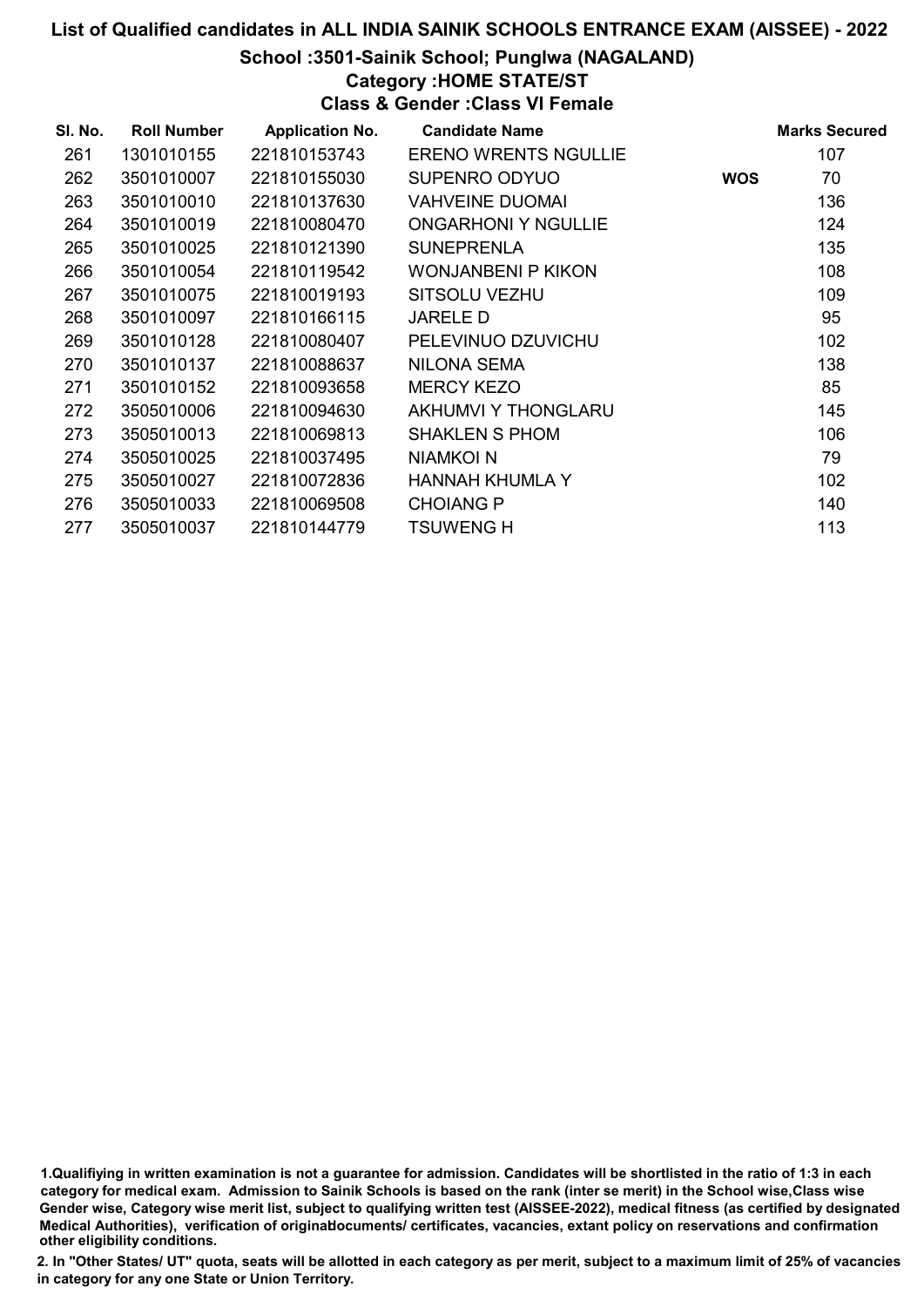#### List of Qualified candidates in ALL INDIA SAINIK SCHOOLS ENTRANCE EXAM (AISSEE) - 2022 School :3501-Sainik School; Punglwa (NAGALAND) Category :HOME STATE/GEN Class & Gender :Class VI Female

|                 | Class & Gender :Class VI Female |  |
|-----------------|---------------------------------|--|
| Annlication No. | Candidato Namo                  |  |

| SI. No. | <b>Roll Number</b> | <b>Application No.</b> | <b>Candidate Name</b> | <b>Marks Secured</b> |
|---------|--------------------|------------------------|-----------------------|----------------------|
| 278.    | 3501010018         | 221810002170           | JYOTIKA DHAR ACHUMI   | 137                  |
| 279.    | 3501010079         | 221810153924           | PINSENG PHONGLO       | 177                  |

<sup>1.</sup>Qualifiying in written examination is not a guarantee for admission. Candidates will be shortlisted in the ratio of 1:3 in each category for medical exam. Admission to Sainik Schools is based on the rank (inter se merit) in the School wise,Class wise Gender wise, Category wise merit list, subject to qualifying written test (AISSEE-2022), medical fitness (as certified by designated Medical Authorities), verification of originablocuments/ certificates, vacancies, extant policy on reservations and confirmation other eligibility conditions.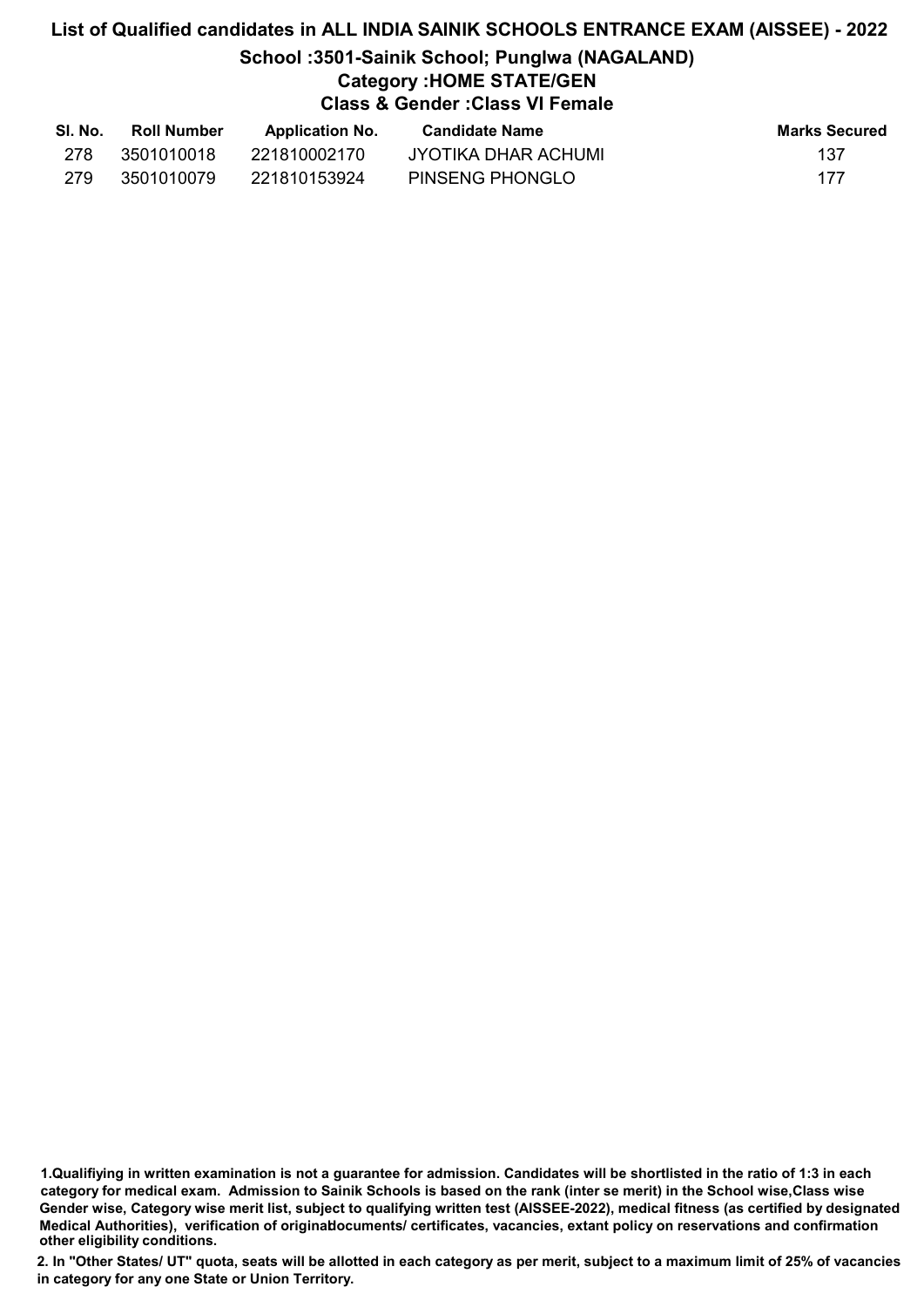# List of Qualified candidates in ALL INDIA SAINIK SCHOOLS ENTRANCE EXAM (AISSEE) - 2022 School :3501-Sainik School; Punglwa (NAGALAND) Category :OTHER STATE/SC Class & Gender :Class VI Female

| SI. No. | <b>Roll Number</b> | <b>Application No.</b> | <b>Candidate Name</b>          |    | <b>Marks Secured</b> |
|---------|--------------------|------------------------|--------------------------------|----|----------------------|
| 280.    | 3111020201         | 221810063926           | PAKHEE ARVINDKUMAR GADPAILE AR |    | 141                  |
| 281     | 3503010023         | 221810027498           | PANKHUDI PRASAD                | AR | 121                  |

<sup>1.</sup>Qualifiying in written examination is not a guarantee for admission. Candidates will be shortlisted in the ratio of 1:3 in each category for medical exam. Admission to Sainik Schools is based on the rank (inter se merit) in the School wise,Class wise Gender wise, Category wise merit list, subject to qualifying written test (AISSEE-2022), medical fitness (as certified by designated Medical Authorities), verification of originablocuments/ certificates, vacancies, extant policy on reservations and confirmation other eligibility conditions.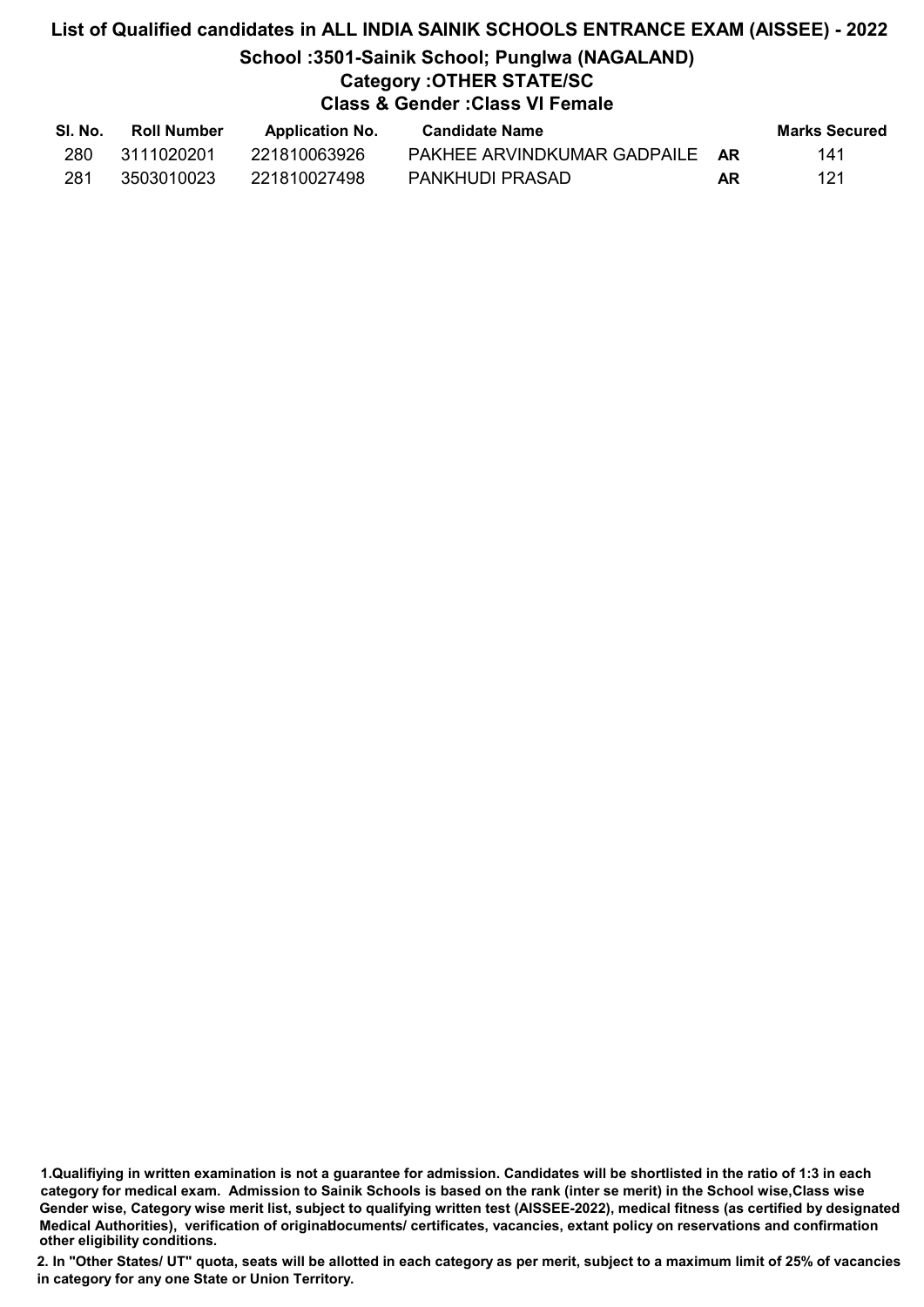# List of Qualified candidates in ALL INDIA SAINIK SCHOOLS ENTRANCE EXAM (AISSEE) - 2022 School :3501-Sainik School; Punglwa (NAGALAND) Category :OTHER STATE/ST Class & Gender :Class VI Female

| SI. No. | Roll Number | <b>Application No.</b> | Candidate Name          |           | <b>Marks Secured</b> |
|---------|-------------|------------------------|-------------------------|-----------|----------------------|
| 282     | 1503010276  | 221810044097           | DEEPIKA KUMARI          |           | 182                  |
| 283     | 1509010131  | 221810128233           | ASHTA KUMARI            |           | 160                  |
| 284     | 3501010141  | 221810001767           | REETUKUMARI PRAMODKUMAR | <b>AR</b> | 102                  |

1.Qualifiying in written examination is not a guarantee for admission. Candidates will be shortlisted in the ratio of 1:3 in each category for medical exam. Admission to Sainik Schools is based on the rank (inter se merit) in the School wise,Class wise Gender wise, Category wise merit list, subject to qualifying written test (AISSEE-2022), medical fitness (as certified by designated Medical Authorities), verification of originablocuments/ certificates, vacancies, extant policy on reservations and confirmation other eligibility conditions.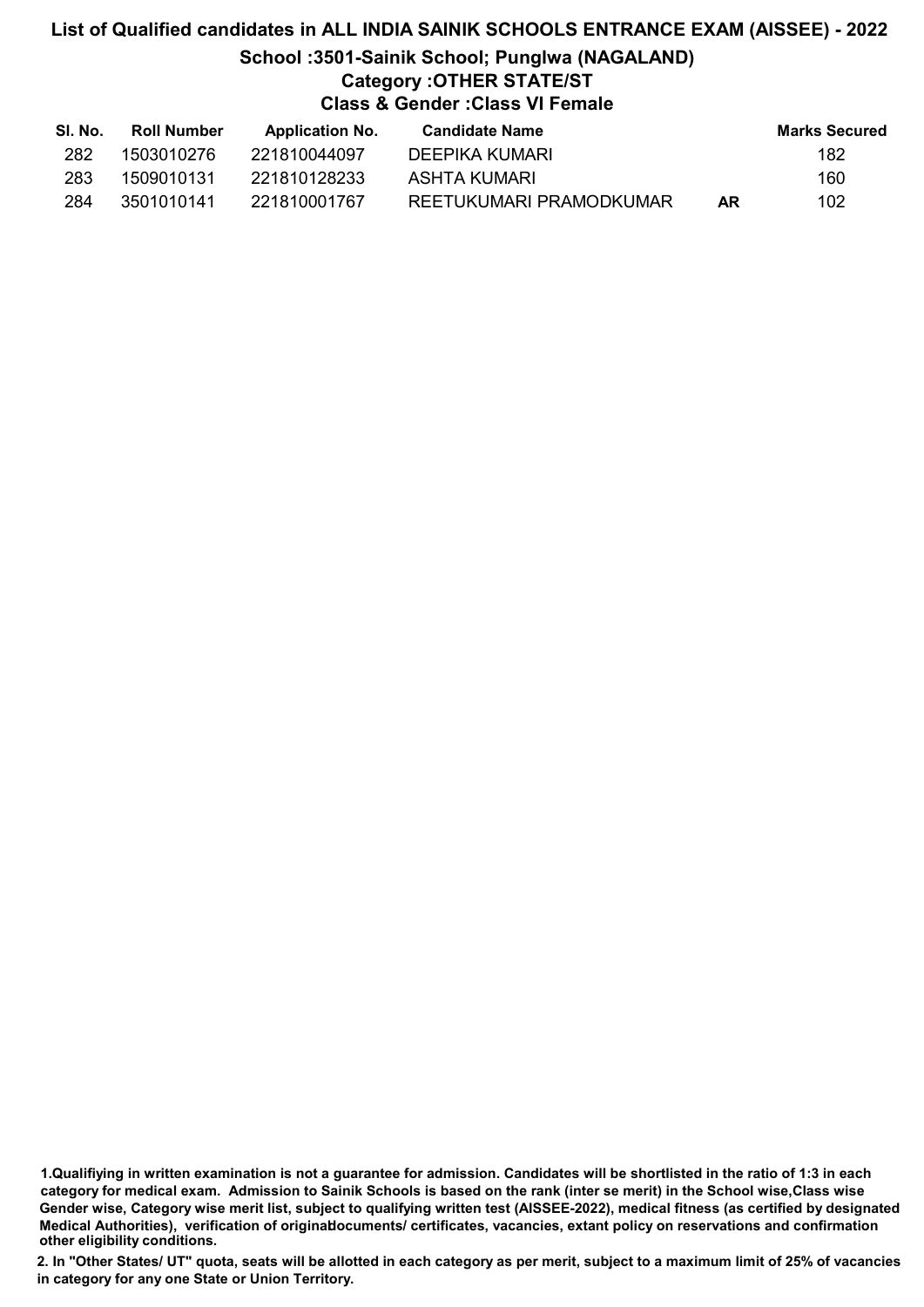### List of Qualified candidates in ALL INDIA SAINIK SCHOOLS ENTRANCE EXAM (AISSEE) - 2022 School :3501-Sainik School; Punglwa (NAGALAND) Category :OTHER STATE/OBC Class & Gender :Class VI Female

| SI. No. | <b>Roll Number</b> | <b>Application No.</b> | <b>Candidate Name</b>    |            | <b>Marks Secured</b> |
|---------|--------------------|------------------------|--------------------------|------------|----------------------|
| 285     | 1502010290         | 221810071292           | <b>ARADHYA KUMARI</b>    |            | 125                  |
| 286     | 1503010156         | 221810055104           | <b>SONAM KUMARI</b>      |            | 130                  |
| 287     | 1513010021         | 221810193540           | <b>SHRISTY CHAURSIYA</b> |            | 154                  |
| 288     | 2001060413         | 221810146797           | <b>NIA VERMA</b>         | <b>WOS</b> | 159                  |
| 289     | 2607010072         | 221810168789           | <b>NIDHI KUMARI</b>      |            | 142                  |
| 290     | 3501010064         | 221810044903           | <b>OJAL</b>              | AR         | 124                  |
| 291     | 3501010135         | 221810004917           | <b>JAISHRI</b>           | AR         | 147                  |

<sup>1.</sup>Qualifiying in written examination is not a guarantee for admission. Candidates will be shortlisted in the ratio of 1:3 in each category for medical exam. Admission to Sainik Schools is based on the rank (inter se merit) in the School wise,Class wise Gender wise, Category wise merit list, subject to qualifying written test (AISSEE-2022), medical fitness (as certified by designated Medical Authorities), verification of originablocuments/ certificates, vacancies, extant policy on reservations and confirmation other eligibility conditions.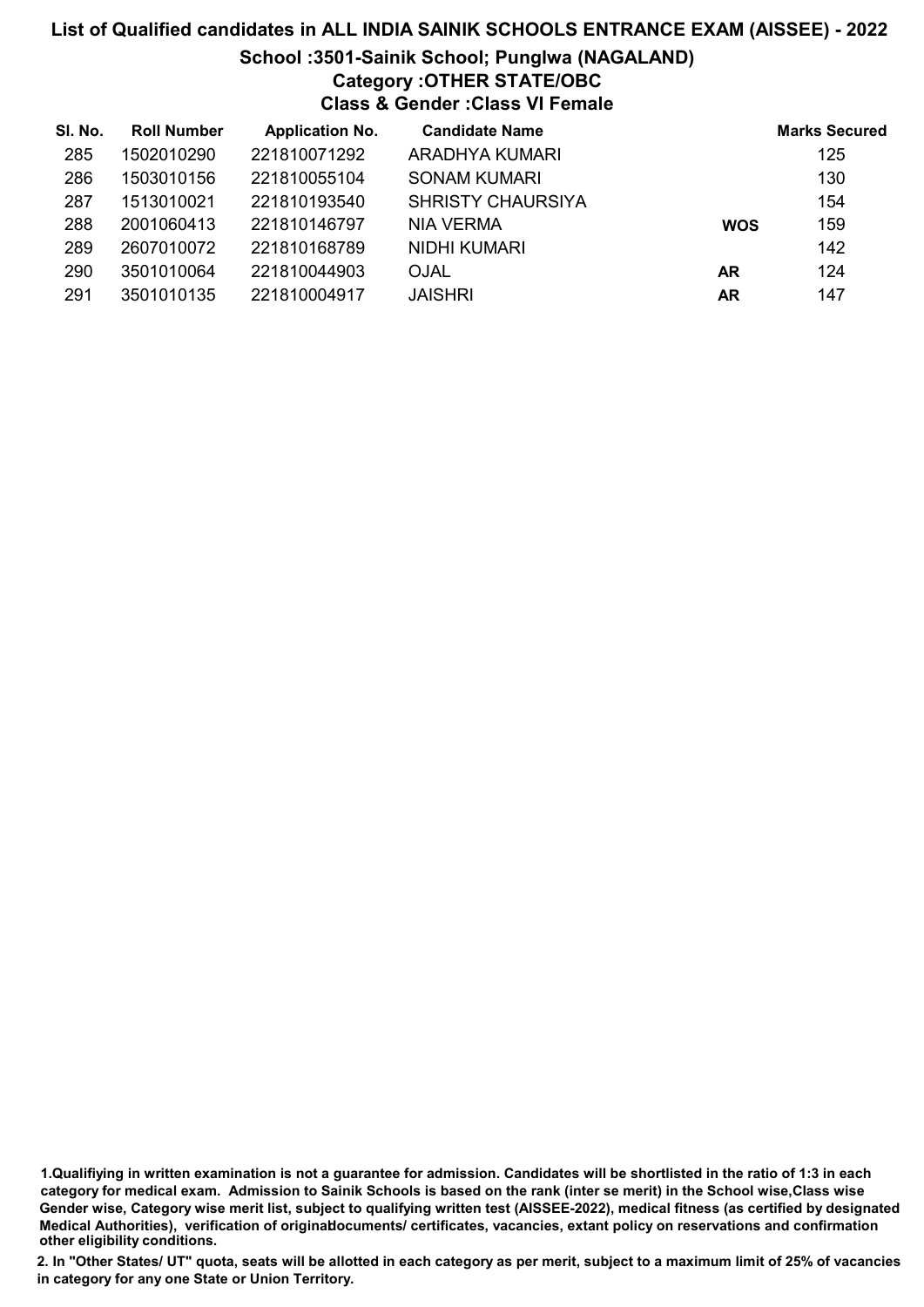# School :3501-Sainik School; Punglwa (NAGALAND)

## Category :OTHER STATE/DEF

Class & Gender :Class VI Female

| SI. No. | <b>Roll Number</b> | <b>Application No.</b> | <b>Candidate Name</b> | <b>Marks Secured</b> |
|---------|--------------------|------------------------|-----------------------|----------------------|
| 292     | 4409010405         | 221810058628           | <b>SHARSTI SHARMA</b> | 143                  |

<sup>1.</sup>Qualifiying in written examination is not a guarantee for admission. Candidates will be shortlisted in the ratio of 1:3 in each category for medical exam. Admission to Sainik Schools is based on the rank (inter se merit) in the School wise,Class wise Gender wise, Category wise merit list, subject to qualifying written test (AISSEE-2022), medical fitness (as certified by designated Medical Authorities), verification of originablocuments/ certificates, vacancies, extant policy on reservations and confirmation other eligibility conditions.